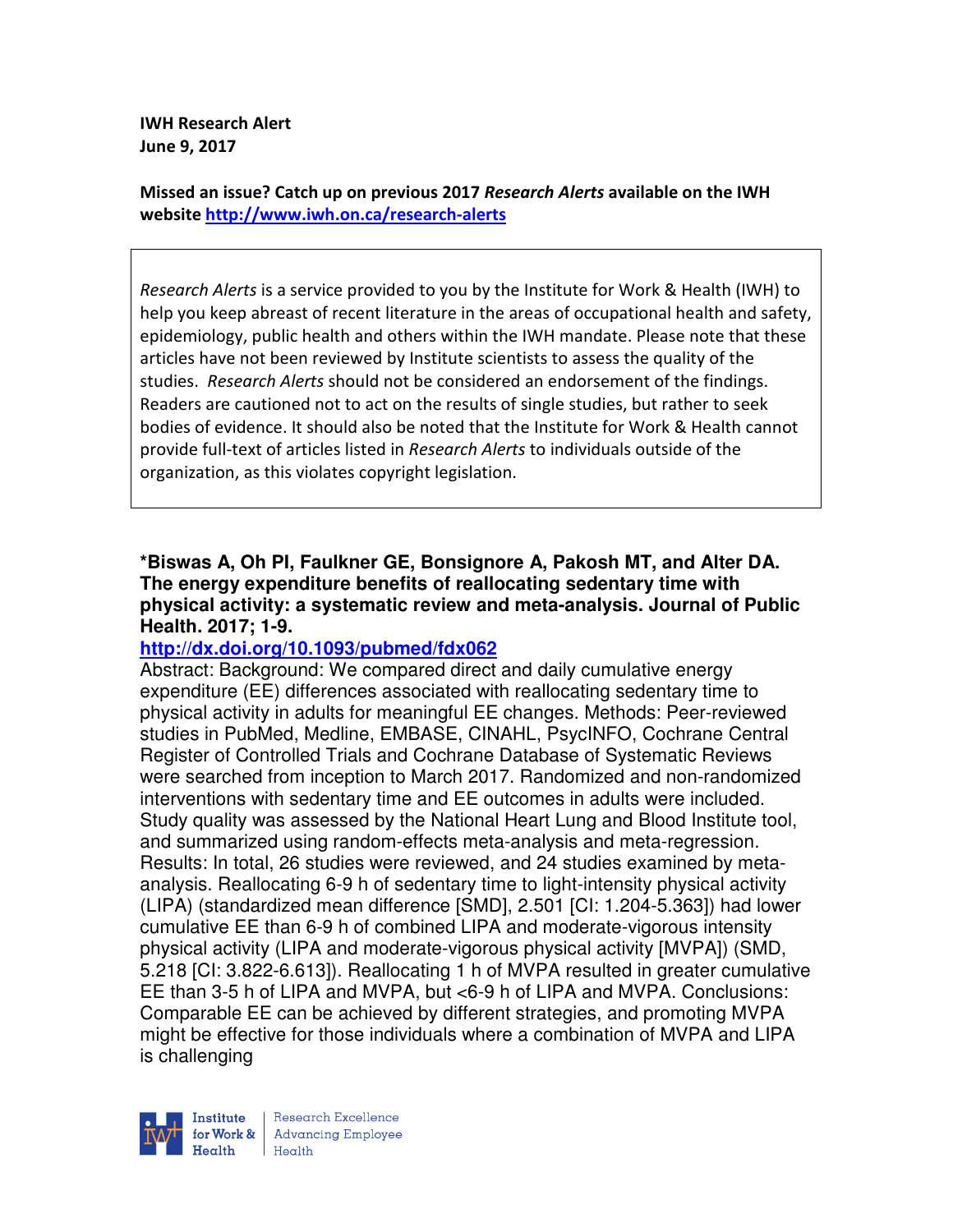#### **\*Carnide N, Hogg-Johnson S, Cote P, Irvin E, Van Eerd D, Koehoorn M, and Furlan AD. Early prescription opioid use for musculoskeletal disorders and work outcomes: a systematic review of the literature. Clinical Journal of Pain. 2017; 33(7):647-658.**

# **http://dx.doi.org/10.1097/AJP.0000000000000452**

Abstract: OBJECTIVES: Musculoskeletal disorders (MSDs) are a common source of work disability. Opioid prescribing for MSDs has been on the rise, despite a lack of data on effectiveness. The objective of this study was to conduct a systematic review to determine whether early receipt of opioids is associated with future work outcomes among workers with MSDs compared with other analgesics, no analgesics, or placebo. METHODS: MEDLINE, EMBASE, CINAHL, and CENTRAL were searched from inception to 2014 and reference lists were scanned. Studies were included if opioids were prescribed within 12 weeks of MSD onset. Eligible outcomes included absenteeism, work status, receiving disability payments, and functional status. Two reviewers independently reviewed articles for relevance, risk of bias, and data extraction using standardized forms. Data synthesis using best evidence synthesis methods was planned. RESULTS: Five historical cohort studies met the inclusion criteria, all including workers filing wage compensation claims. Four studies demonstrated a significant association between early opioids and prolonged work disability. One study found a shorter time between prescriptions to be associated with shorter work disability. However, all studies were found to be at a high risk of bias and a best evidence synthesis could not be conducted. The main limitations identified were with exposure measurement and control of confounding. DISCUSSION: Current literature suggests that opioids provided within the first 12 weeks of onset of an MSD are associated with prolonged work disability. However, the conclusions of these studies need testing in a high-quality study that addresses the methodological shortcomings identified in the current review

**\*Hauser W, Schug S, and Furlan AD. The opioid epidemic and national guidelines for opioid therapy for chronic noncancer pain: a perspective from different continents. PAIN Reports. 2017; 2(3):e599. http://dx.doi.org/10.1097/PR9.0000000000000599 [open access]** 

**Alheresh R, LaValley MP, Coster W, and Keysor JJ. Construct validity and scoring methods of the world health organization: health and work performance questionnaire among workers with arthritis and rheumatological conditions. Journal of Occupational and Environmental Medicine. 2017; 59(6):e112-e118.** 

**http://dx.doi.org/10.1097/JOM.0000000000001044** 

**Buden JC, Dugan AG, Faghri PD, Huedo-Medina TB, Namazi S, and Cherniack MG. Associations among work and family health climate, health behaviors, work schedule, and body weight. Journal of Occupational and Environmental Medicine. 2017; 59(6):588-599. http://dx.doi.org/10.1097/JOM.0000000000001049** 



Institute Research Excellence<br>for Work & Advancing Employee Health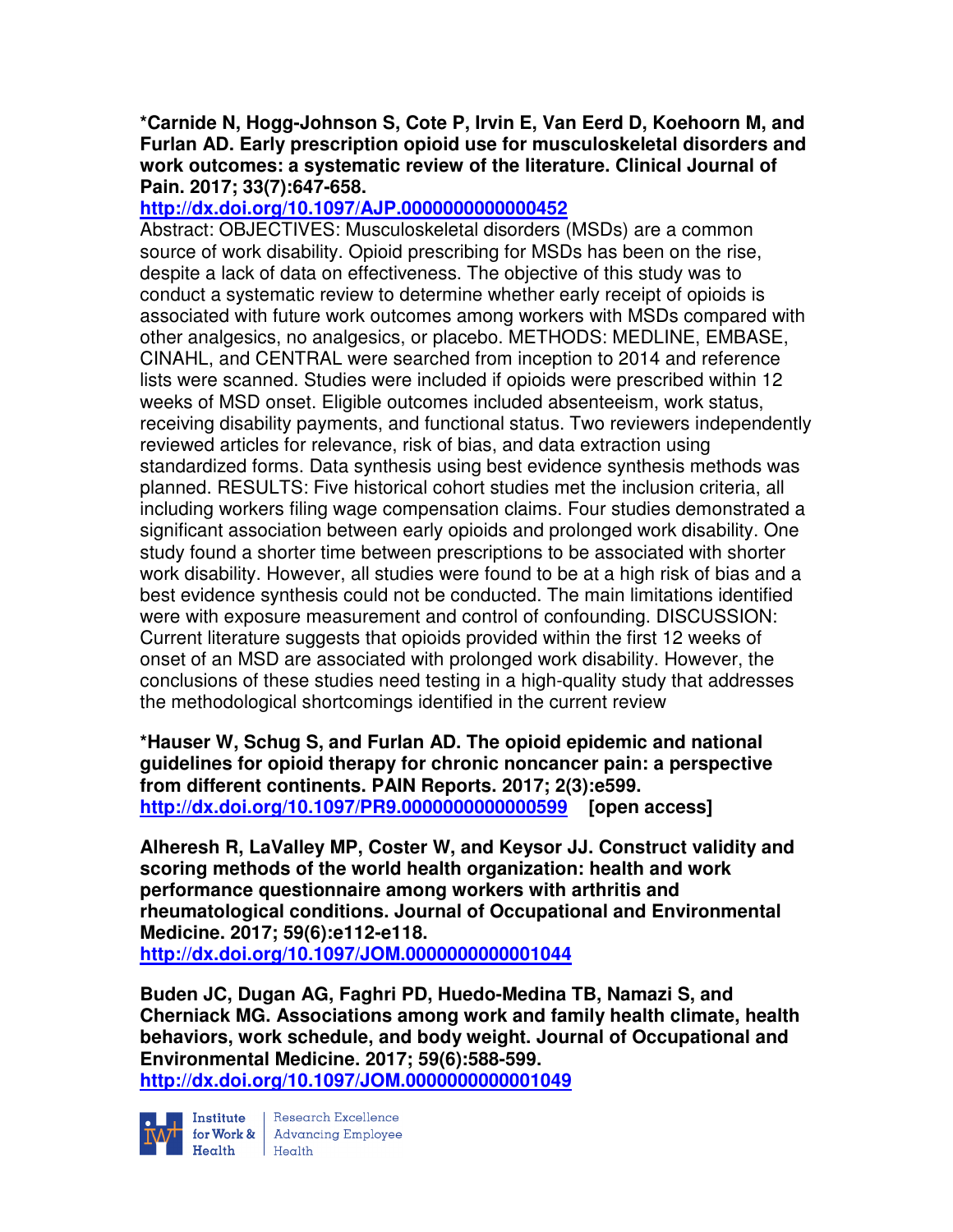Abstract: OBJECTIVES: Correctional employees exhibit elevated obesity rates. This study examines interrelations among health behaviors, health climate, body mass index (BMI), and work schedule. METHODS: Using survey results from correctional supervisors ( $n = 157$ ), mediation and moderated-mediation analyses were performed to examine how health behaviors explain relationships between obesity, work health climate (WHC) and family health climate (FHC), and work schedule. RESULTS: Over 85% of the sample was overweight/obese (mean BMI = 30.20). Higher WHC and FHC were associated with lower BMI, mediated by nutrition, and physical activity. The interaction effect between health behavior and work schedule revealed a protective effect on BMI. Overtime shift work may share a relationship with BMI. CONCLUSIONS: Findings may have implications for reexamining organizational policies on maximum weekly overtime in corrections. They provide direction for targeted obesity interventions that encourage a supportive FHC and promote healthy behaviors among supervisors working overtime

**Chopp-Hurley JN, Brenneman EC, Wiebenga EG, Bulbrook B, Keir PJ, and Maly MR. Randomized controlled trial investigating the role of exercise in the workplace to improve work ability, performance, and patient-reported symptoms among older workers with osteoarthritis. Journal of Occupational and Environmental Medicine. 2017; 59(6):550-556. http://dx.doi.org/10.1097/JOM.0000000000001020** 

Abstract: OBJECTIVE: The aim of this study was to evaluate the effectiveness of a 12-week workplace exercise program on work ability, performance, and patient-reported symptoms in older university employees with knee and/or hip osteoarthritis. METHODS: Twenty-four participants with clinical hip and/or knee osteoarthritis were randomized to exercise or no exercise. At baseline and followup, several work (work ability, resilience), patient-reported (pain, physical function, depressive symptoms, self-efficacy), and performance outcomes (hip and knee strength, mobility performance) were measured. RESULTS: Significant improvements in work ability ( $P < 0.049$ ) and patient-reported outcomes (pain, function, depressive symptoms) existed in the exercise group. No improvements were demonstrated in the no exercise group. CONCLUSIONS: Exercise in the workplace improved work ability and patient-reported symptoms in older workers with osteoarthritis. The benefits of workplace exercise programs should be studied in a larger sample in which attention is given to improving exercise adherence

#### **Holness DL, Kudla I, Brown J, and Miller S. Awareness of occupational skin disease in the service sector. Occupational Medicine. 2017; 67(4):256-259. http://dx.doi.org/10.1093/occmed/kqw082**

Abstract: Background: Occupational skin disease (OSD) is a common occupational disease. Although primary prevention strategies are known, OSDs remain prevalent in a variety of work environments including the service sector

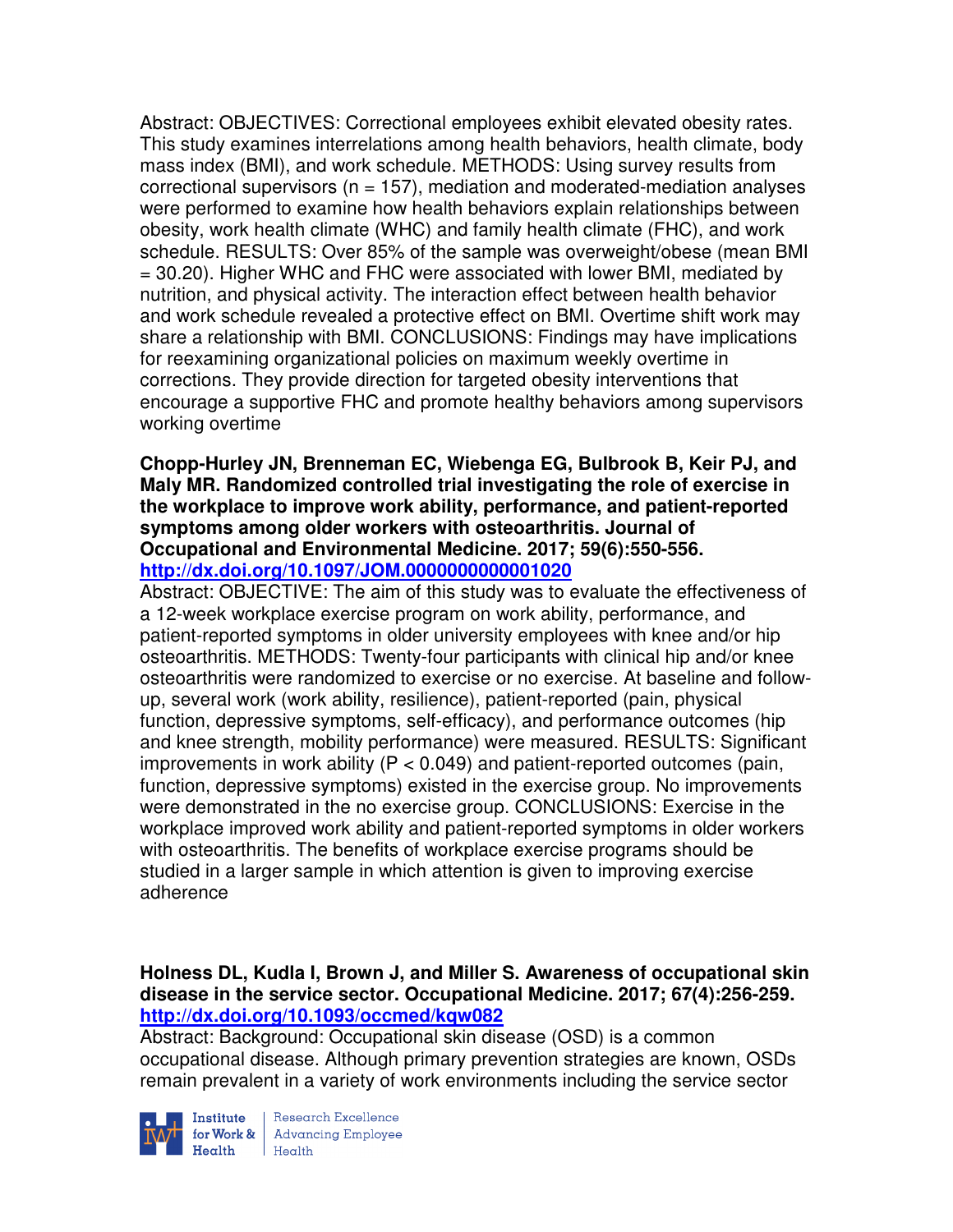(restaurant/food services, retail/wholesale, tourism/hospitality and vehicle sales and service). Aims: To obtain information about awareness and prevention of OSD in the service sector. Methods: Focus groups and a survey were conducted with two groups. The first consisted of staff of the provincial health and safety association for the service sector and the second group comprised representatives from sector employers. Focus groups highlighted key issues to inform the survey that obtained information about perceptions of awareness and prevention of OSD and barriers to awareness and prevention. Results: Both provincial health and safety association staff and sector employer representatives highlighted low awareness and a low level of knowledge of OSD in the sector. Barriers to awareness and prevention included a low reported incidence of OSD, low priority, lack of training materials, lack of time and cost of training, lack of management support and workplace culture. Conclusions: A starting point for improving prevention of OSD in the service sector is increased awareness. Identification of the barriers to awareness and prevention will help to shape an awareness campaign and prevention strategies. Building on existing experience in Europe will be important

**Jurisic M, Bean M, Harbaugh J, Cloeren M, Hardy S, Liu H, Nelson C, and Christian J. The personal physician's role in helping patients with medical conditions stay at work or return to work. Journal of Occupational and Environmental Medicine. 2017; 59(6):e125-e131. http://dx.doi.org/10.1097/JOM.0000000000001055** 

**Leece P, Buchman DZ, Hamilton M, Timmings C, Shantharam Y, Moore J, and Furlan AD. Improving opioid safety practices in primary care: protocol for the development and evaluation of a multifaceted, theory-informed pilot intervention for healthcare providers. BMJ Open. 2017; 7(4):e013244. http://dx.doi.org/10.1136/bmjopen-2016-013244 [open access]** Abstract: INTRODUCTION: In North America, drug overdose deaths are reaching unprecedented levels, largely driven by increasing prescription opioidrelated deaths. Despite the development of several opioid guidelines, prescribing behaviours still contribute to poor patient outcomes and societal harm. Factors at the provider and system level may hinder or facilitate the application of evidencebased guidelines; interventions designed to address such factors are needed. METHODS AND ANALYSIS: Using implementation science and behaviour change theory, we have planned the development and evaluation of a comprehensive Opioid Self-Assessment Package, designed to increase adherence to the Canadian Opioid Guideline among family physicians. The intervention uses practical educational and self-assessment tools to provide prescribers with feedback on their current knowledge and practices, and resources to improve their practice. The evaluation approach uses a pretest and post-test design and includes both quantitative and qualitative methods at baseline and 6 months. We will recruit a purposive sample of approximately 10 family physicians in Ontario from diverse practice settings, who currently treat



Research Excellence **Institute** Research Excellence<br> **For Work &**<br>
Morth Harlth Harlth  $H_{\text{eath}}$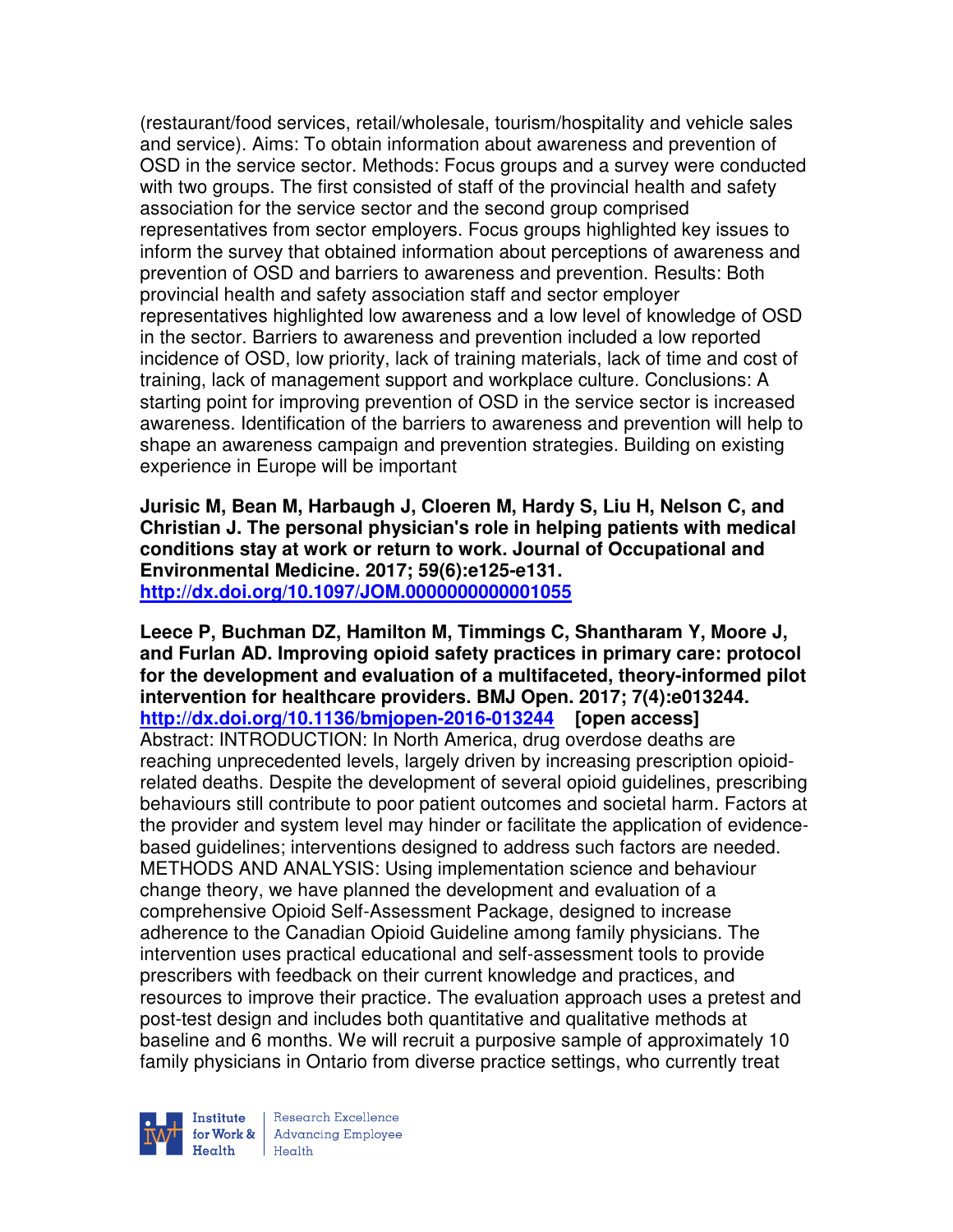patients with long-term opioid therapy for chronic pain. Quantitative data will be analysed using basic descriptive statistics, and qualitative data will be analysed using the Framework Method. ETHICS AND DISSEMINATION: The University Health Network Research Ethics Board approved this study. Dissemination plan includes publications, conference presentations and brief stakeholder reports. This evidence-informed, theory-driven intervention has implications for national application of opioid quality improvement tools in primary care settings. We are engaging experts and end users in advisory and stakeholder roles throughout our project to increase its national relevance, application and sustainability. The performance measures could be used as the basis for health system quality improvement indicators to monitor opioid prescribing. Additionally, the methods and approach used in this study could be adapted for other opioid guidelines, or applied to other areas of preventive healthcare and clinical guideline implementation processes

# **Lemke MK, Apostolopoulos Y, Hege A, Wideman L, and Sonmez S. Work organization, sleep and metabolic syndrome among long-haul truck drivers. Occupational Medicine. 2017; 67(4):274-281.**

# **http://dx.doi.org/10.1093/occmed/kqx029**

Abstract: Background: The work organization of long-haul truck drivers in the USA contains factors that have been shown to degrade sleep. In combination, these factors generate elevated cardiometabolic risk by inducing components of the metabolic syndrome (MetS). However, the prevalence and severity of MetS and the degree to which such factors differentially influence MetS among these drivers are unknown. Aims: To determine the prevalence and severity of MetS among US long-haul truck drivers and to determine the predictive value of demographic, work organization and sleep variables in MetS diagnosis and severity. Methods: A non-experimental, descriptive, cross-sectional study, designed to collect survey, anthropometric and biometric data from US long-haul truck drivers. Descriptive analyses were performed for demographic, work organization, sleep and MetS measures. Logistic and linear regression analyses examined potential predictive relationships between demographic, work organization and sleep variables and MetS diagnosis and severity. Results: The study population was 262. Nearly 60% of drivers met MetS diagnosis criteria. Over 80% had a waist circumference >102 cm, 50% had triglyceride levels of >/=150 mg/dl, 66% had an high-density lipoprotein of <40 mg/dl, 28% had a blood pressure of  $\frac{1}{2}$ =135/80 mm Hg and 17% had a fasting glucose of  $\frac{1}{2}$ =110 mg/dl. Driving experience and work day sleep quality were associated with MetS prevalence and severity. Conclusions: The prevalence and severity of MetS among this sample of US long-haul truck drivers were high. Preventive efforts should focus on experienced drivers and work day sleep quality

**Li I, Mackey MG, Foley B, Pappas E, Edwards K, Chau JY, Engelen L, Voukelatos A, Whelan A, Bauman A, Winkler E, and Stamatakis E. Reducing office workers' sitting time at work using sit-stand protocols:** 



Research Excellence for Work & | Advancing Employee Health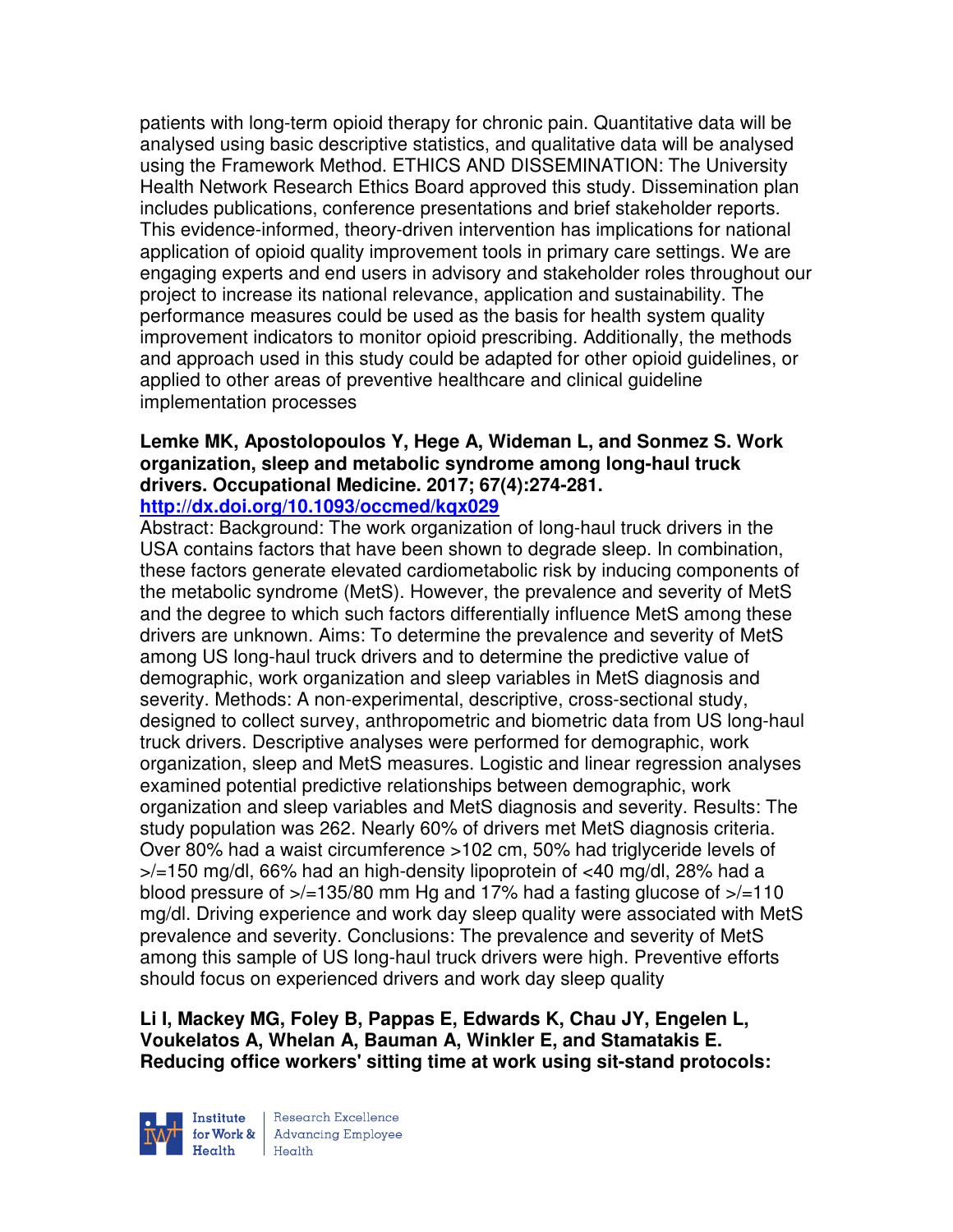# **results from a pilot randomized controlled trial. Journal of Occupational and Environmental Medicine. 2017; 59(6):543-549.**

# **http://dx.doi.org/10.1097/JOM.0000000000001018**

Abstract: OBJECTIVE: To examine the effects of different sit-stand protocols on work-time sitting and physical activity (PA) of office workers. METHODS: Participants ( $n = 26$ , 77% women, mean age 42) were randomly allocated to usual sitting (control) or one of three sit-stand protocols (intervention) facilitated by height-adjustable workstations for a 4-week period between June and August 2015. Sitting, standing, and stepping time were assessed by inclinometry (activPAL); leisure-time physical activity (LTPA) by self-report. One-way analysis of covariance (ANCOVA) and post-hoc (Bonferroni) tests explored betweengroup differences. RESULTS: Compared with baseline, intervention groups reduced work sitting time by 113 minutes/8-hour workday (95% confidence interval [CI] [-147,-79]) and increased work standing time by 96 minutes/8-hour workday (95% CI [67,125]) without significantly impacting LTPA/sleep time. CONCLUSIONS: Sit-stand protocols facilitated by height-adjustable workstations appear to reduce office workers' sitting time without significant adverse effects on LTPA

### **Meng L, Robinson KT, and Smith ML. Factors associated with sickness absence among employees with chronic conditions. Occupational Medicine. 2017; 67(4):296-300.**

# **http://dx.doi.org/10.1093/occmed/kqx028**

Abstract: Background: The growing prevalence of chronic conditions in the ageing workforce has been shown to have a negative impact in terms of optimal work performance and quality of life. It is therefore important to understand the factors associated with sickness absence due to health problems. Aims: To examine the socio-demographics, health status indicators, barriers to self-care and social support associated with working adults missing work because of chronic conditions. Methods: We analysed data from working adults in the USA with one or more chronic conditions who completed the National Council on Aging (NCOA) Chronic Care Survey. Analyses were performed using SPSS version 22; independent sample t-tests and chi-squared tests were used to compare sample characteristics and logistic regression was used to assess factors associated with missed work as a dichotomous outcome variable. Results: Among the 250 study subjects, employees who reported poorer general health status [odd ratio (OR) = 1.62, P < 0.05], more physician visits (OR = 1.45,  $P < 0.01$ ), not having enough money for their health (OR = 3.69, P  $< 0.01$ ) and a higher reliance on their co-workers ( $OR = 1.71$ ,  $P < 0.05$ ) were significantly more likely to report sickness absence due to their chronic conditions. Conclusions: To reduce absences among employees with chronic conditions, employers need to understand the importance of factors such as employee income, resources and knowledge of disease self-care. US employers should explore opportunities for employees to offset health care costs, apply appropriate time-flexible work



Research Excellence for Work & | Advancing Employee  $H_{\text{each}}$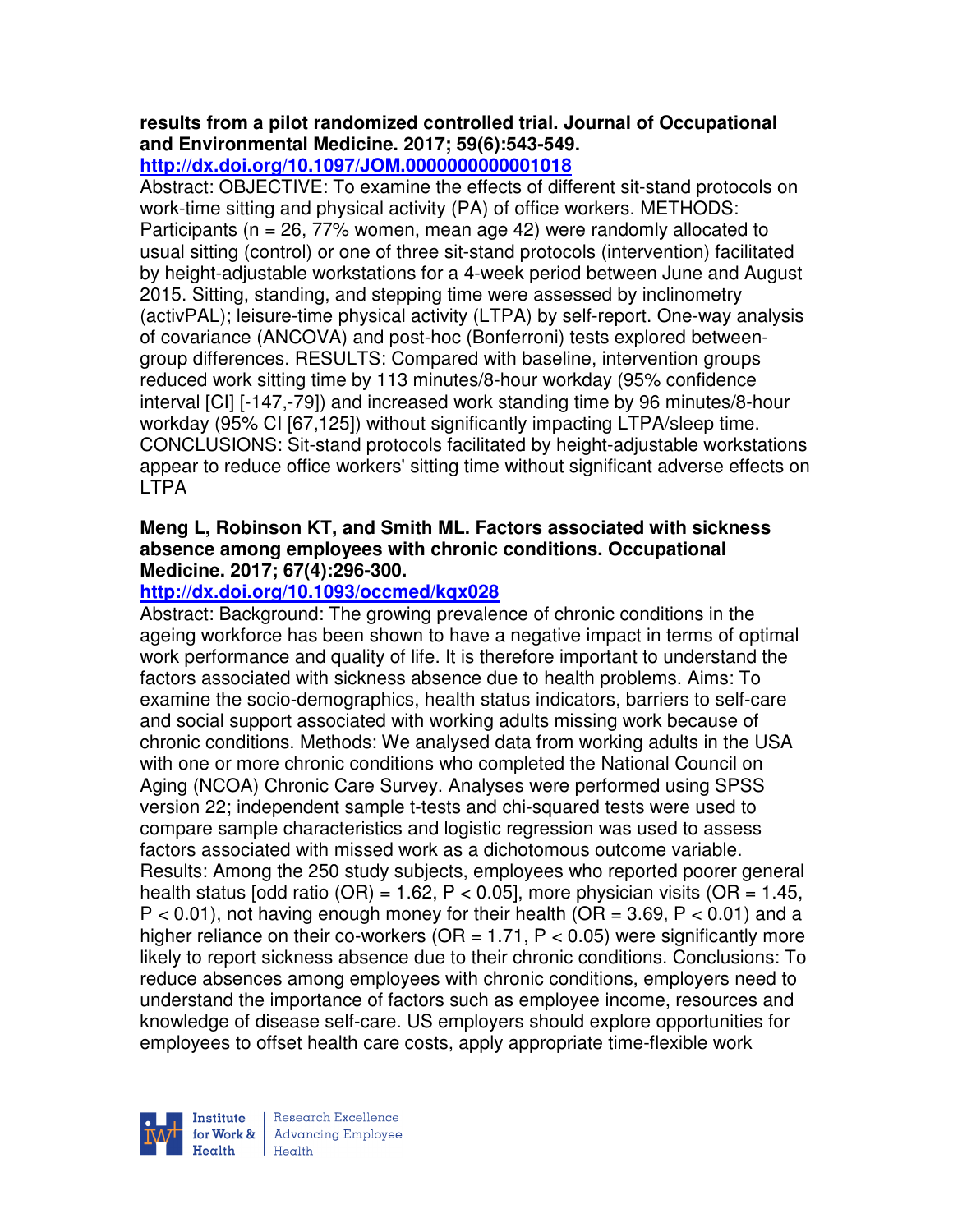policies and encourage employees' participation in health knowledge enhancing interventions

## **Park J, Esmail S, Rayani F, Norris CM, and Gross DP. Motivational interviewing for workers with disabling musculoskeletal disorders: results of a cluster randomized control trial. Journal of Occupational Rehabilitation. 2017; [Epub ahead of print].**

# **http://dx.doi.org/10.1007/s10926-017-9712-3**

Abstract: Purpose Although functional restoration programs appear effective in assisting injured workers to return-to-work (RTW) after a work related musculoskeletal (MSK) disorder, the addition of Motivational Interviewing (MI) to these programs may result in higher RTW. Methods We conducted a cluster randomized controlled trial with claimants attending an occupational rehabilitation facility from November 17, 2014 to June 30, 2015. Six clinicians provided MI in addition to the standard functional restoration program and formed an intervention group. Six clinicians continued to provide the standard functional restoration program based on graded activity, therapeutic exercise, and workplace accommodations. Independent t tests and chi square analysis were used to compare groups. Multivariable logistic regression was used to obtain the odds ratio of claimants' confirmed RTW status at time of program discharge. Results 728 workers' compensation claimants with MSK disorders were entered into 1 of 12 therapist clusters (MI group = 367, control group = 361). Claimants were predominantly employed (72.7%), males (63.2%), with moderate levels of pain and disability (mean pain  $VAS = 5.0/10$  and mean Pain Disability Index = 48/70). Claimants were stratified based on job attachment status. The proportion of successful RTW at program discharge was 12.1% higher for unemployed workers in the intervention group (intervention group 21.6 vs. 9.5% in control,  $p =$ 0.03) and 3.0% higher for job attached workers compared to the control group (intervention group 97.1 vs. 94.1% in control,  $p = 0.10$ ). Adherence to MI was mixed, but RTW was significantly higher among MI-adherent clinicians. The odds ratio for unemployed claimants was 2.64 (0.69-10.14) and 2.50 (0.68-9.14) for employed claimants after adjusting for age, sex, pain intensity, perceived disability, and therapist cluster. Conclusion MI in addition to routine functional restoration is more effective than routine functional restoration program alone in improving RTW among workers with disabling MSK disorders

#### **Sharfstein JM. The opioid crisis from research to practice. Milbank Quarterly. 2017; 95(1):24-27. http://dx.doi.org/10.1111/1468-0009.12241**

### **Tansey TN, Iwanaga K, Bezyak J, and Ditchman N. Testing an integrated self-determined work motivation model for people with disabilities: a path analysis. Rehabilitation Psychology. 2017; [epub ahead of print] http://dx.doi.org/10.1037/rep0000141**

Abstract: OBJECTIVE: Individuals with disabilities are more likely to live in poverty, have more health issues, and be less likely to be employed than their